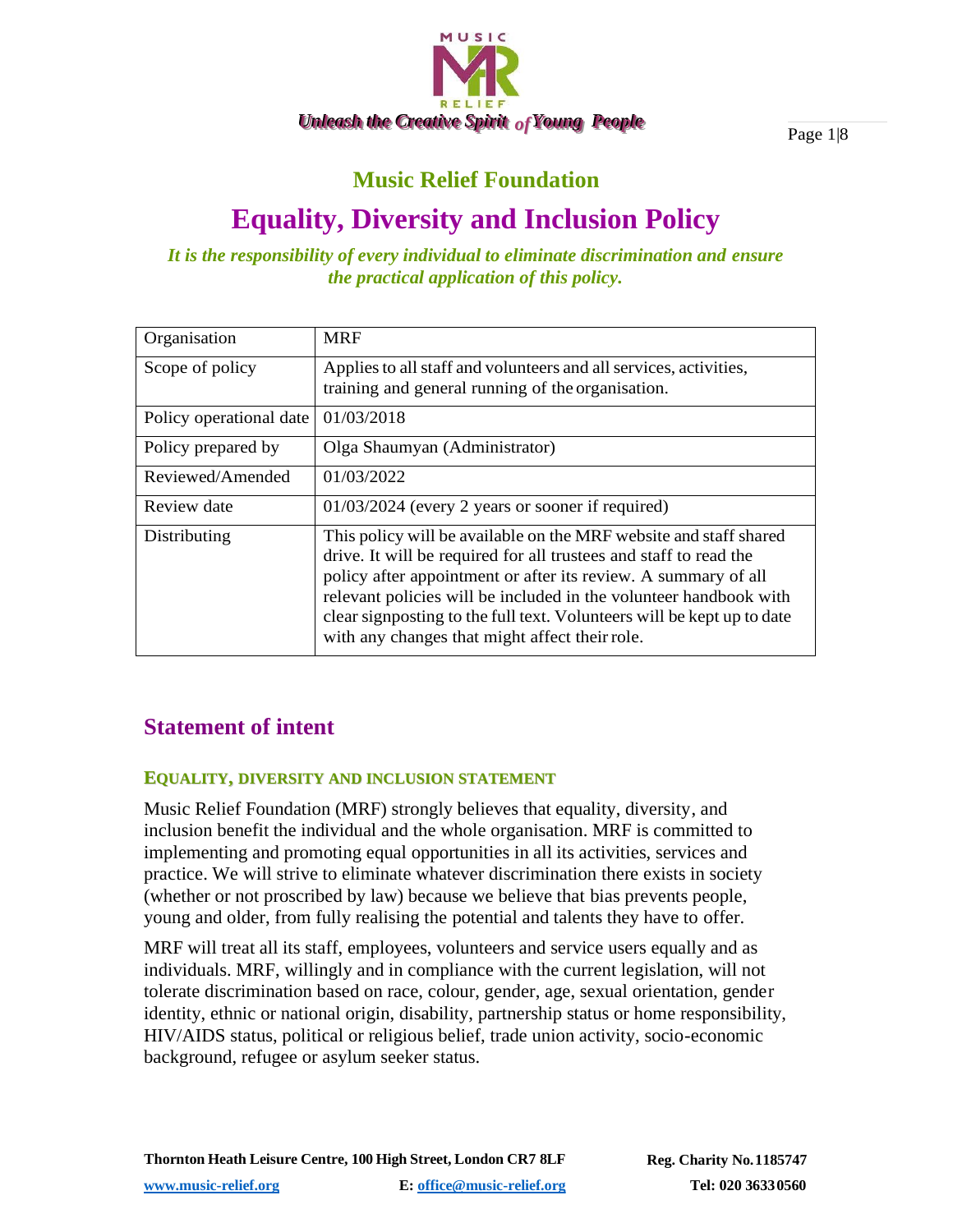

As a provider of services to the community, MRF accepts the responsibility of promoting equal opportunities and positively challenging discrimination wherever it occurs. This document sets out the main consequences of this commitment and the action to achieve equal opportunities.

#### **LEGAL FRAMEWORK**

This policy is based on the Equality Act 2010 (see Appendix).

Accordingly, MRF recognises that a genuine commitment to equal opportunities must operate on all levels:

- MRF believes that no young person should be excluded from MRF activities based on age, gender, health, sexuality, class, family status, means, ability, colour, ethnic origin, culture, religion, or belief. We aim to be as inclusive as possible, and we will continually look at ways of removing barriers.
- MRF will aim to ensure that all who wish to work in or volunteer with us should have an equal chance to do so. MRF will appoint the best person for each job and treat all applicants fairly. No applicant will be rejected because they contradict the MRF Equality Policy. Commitment to implementing this policy will form part of the MRF job descriptions, paid or unpaid.
- MRF will strive to prevent discrimination and ensure equal representation in its services, the structures it facilitates, and the practices through which it carries out its work. This is reflected in the development of greater diversity in the management, partner networks and membership to ensure a genuinely diverse representation.

MRF is committed to developing an organisation where all service users, workers and visitors enjoy equal rights. Measures to promote these rights are designed to ensure that no group is systematically denied them. Sometimes the different requests and needs of other groups will appear to conflict. Reconciling these apparent differences is an integral part of the equal opportunity policy and practice.

# **Implementation**

In implementing this policy, the MRF will take account of the appropriate legislation to provide staff and volunteers and children and young people and their families with the overarching principles that guide our approach to child protection.

• We value the diversity of the communities we serve and seek to support all of them. We acknowledge the importance of reflecting this diversity in our organisation.

Page 2|8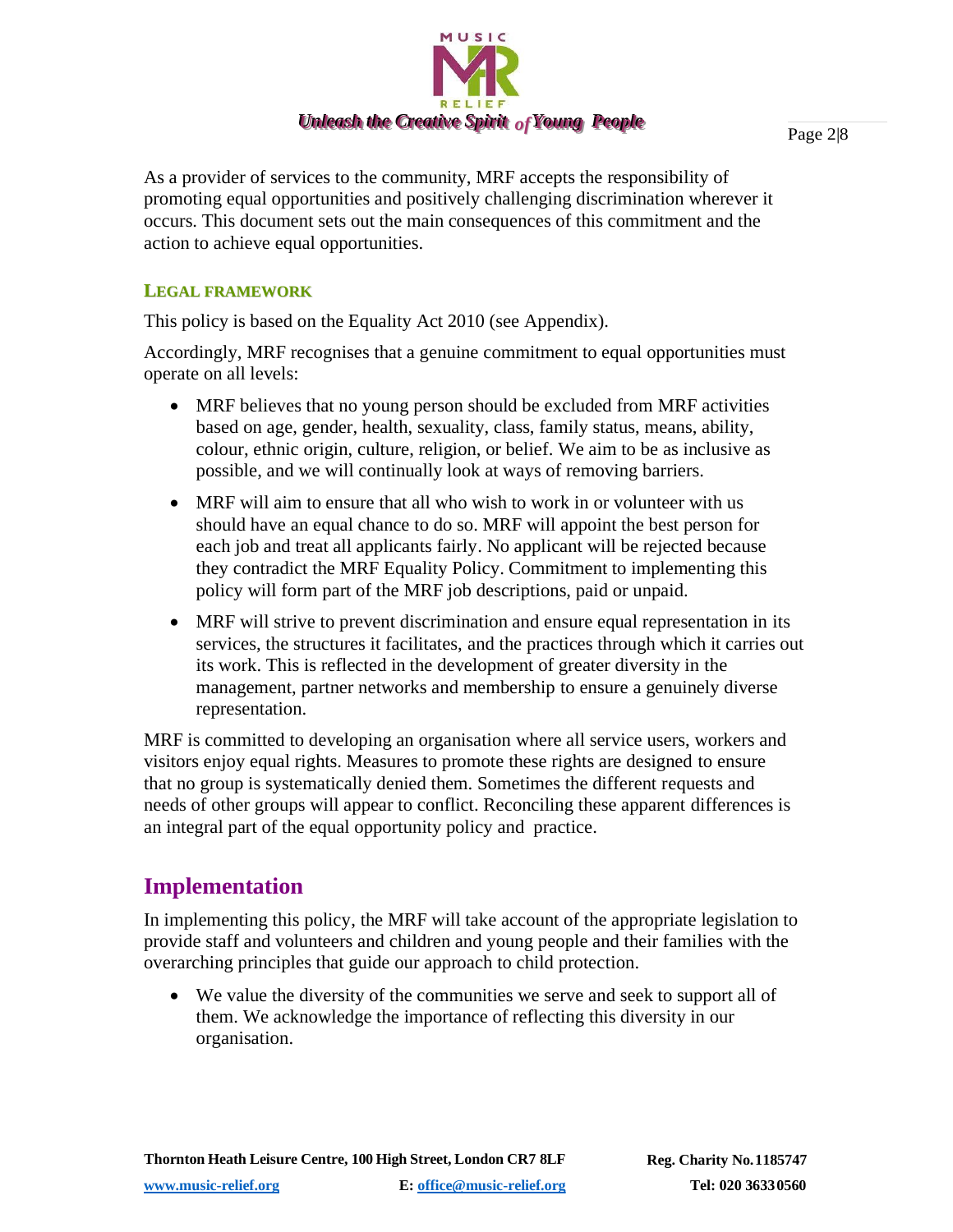

- We recognise that every worker can influence how equality is achieved, both in the group/projects and through the activities/service we provide. We will ensure that all workers are aware of their rights and responsibilities in this respect.
- We recognise the importance of effective communication. We will endeavour to provide a comprehensive range of information, including direct information about the group/project for young people and the community, in various appropriate forms.
- We will also consult and listen to the views of the local young people and community members.

MRF recognises that prejudice exists at large and that some users and deliverers of its services may occasionally act out their frustration in a way incompatible with our Equality Policy. MRF will constantly challenge such behaviour. In the first instance, we will adopt a gentle approach to alter attitudes and behaviour whilst maintaining support for the distressed person.

#### **GOVERNANCE**

MRF will bring to the attention of all volunteers and service users the existence of this policy and will provide such training as is necessary to ensure that the policy is effective and that everyone is aware of it.

The MRF management has the overall responsibility for the effective operation of this policy. Those in charge of recruiting staff and volunteers to work on MRF projects must ensure that the recruits are made aware of this and adhere to it while working with MRF. Further, all volunteers and service users have to do everything they can to ensure that the policy works in practice as part of their involvement with MRF.

MRF will never partner with any organisation that does not share our stance on equality of opportunity.

# **GOOD PRACTICE**

#### **WE DO:**

- Create a positive and nurturing environment where young people and youth workers meet together.
- Respect other people's life experiences.
- Value each person for their uniqueness regardless of age.
- Focus on people's abilities rather than disabilities.
- Take the opportunity to experience or explore other people's cultures.
- Design our programmes to plan for opportunities to enable young people to explore non-stereotypical activities.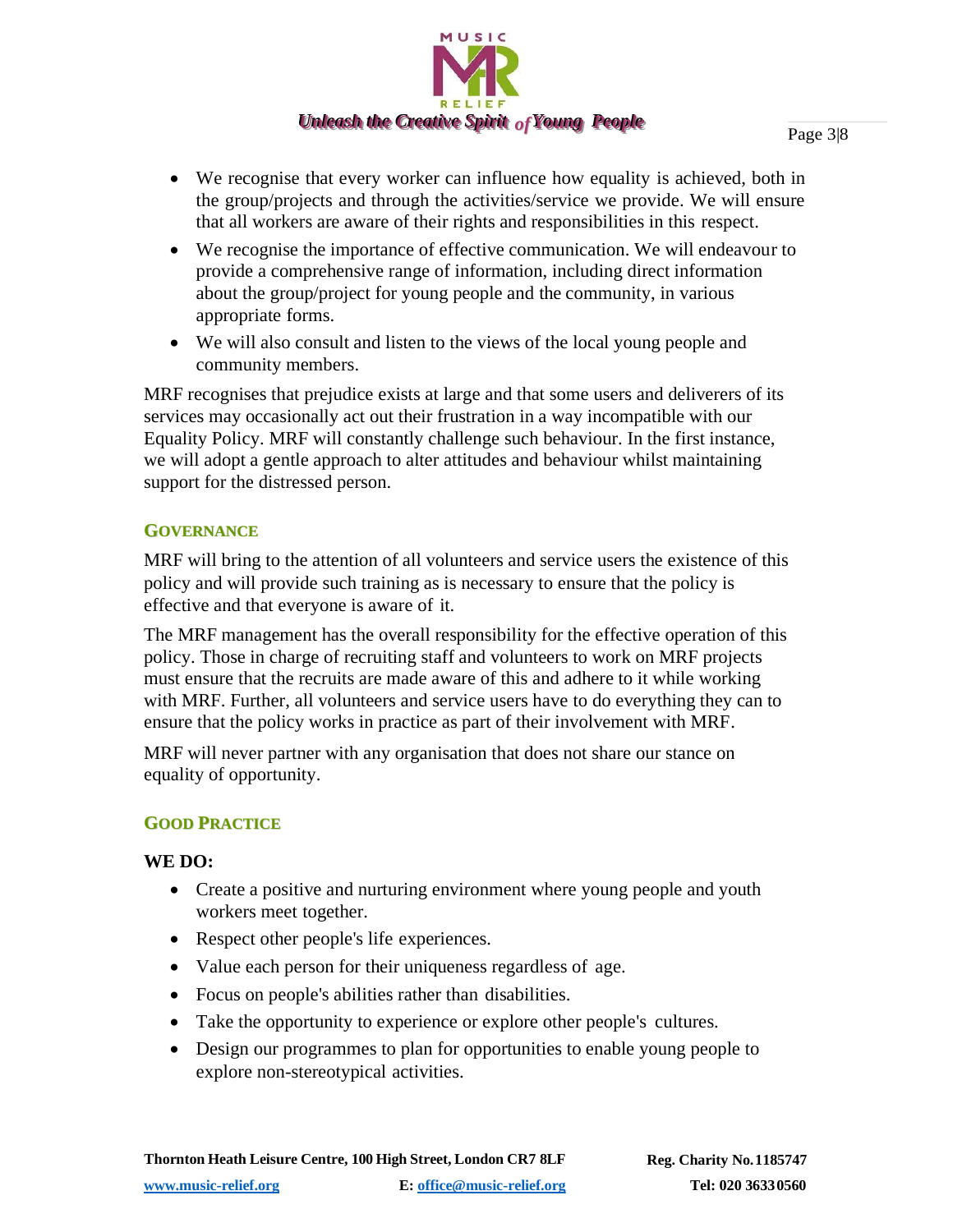

Page 4|8

- Consider our prejudices as such.
- Accept other people's personal choices and are prepared to challenge oppressive behaviour and language.

#### **WE DON'T:**

- Allow racist comments or jokes by workers or young people to go unchallenged.
- Ignore complaints or warning signs of discrimination on the assumption that the matter is trivial.
- Ignore abuse of power based on age: more years don't necessarily mean more wisdom.
- Think about disability as just an issue of physical access.
- Display only posters and other material which reinforce stereotypical role models.
- Stereotypes or making assumptions about young people's sexuality.

# **DISABLED ACCESS**

As far as is practicable, MRF will endeavour to ensure that all of the premises it uses have disabled access. When considering new premises, every effort will be made to ensure such premises are fully accessible.

We will never turn down a service user, volunteer or staff member on the grounds of disability. If we cannot achieve access, the person will be told why in a sensitive and dignified way.

# **USE OF LANGUAGE**

All participants (staff, volunteers, and service users) should avoid and challenge the use of language that belittles anyone.

Where the language used has a negative personal impact on others. Where it has been made clear to the person concerned that the use of such language is unwelcome and offensive, disciplinary action may be taken if they persist with it.

All materials used or developed by MRF will be evaluated in the light of the promotion of equal opportunities, and those considered discriminatory will not be used.

# **SEXUAL HARASSMENT**

No volunteer, staff member or service user should be subjected to sexual harassment. Sexual harassment is interpreted as unwanted behaviour of a sexual nature, including verbal sexual abuse, physical contact, repeated remarks that an individual finds offensive etc.

**Thornton Heath Leisure Centre, 100 High Street, London CR7 8LF Reg. Charity No.1185747 [www.music-relief.org](http://www.music-relief.org/) E[: office@music-relief.org](mailto:office@music-relief.org) Tel: 020 36330560**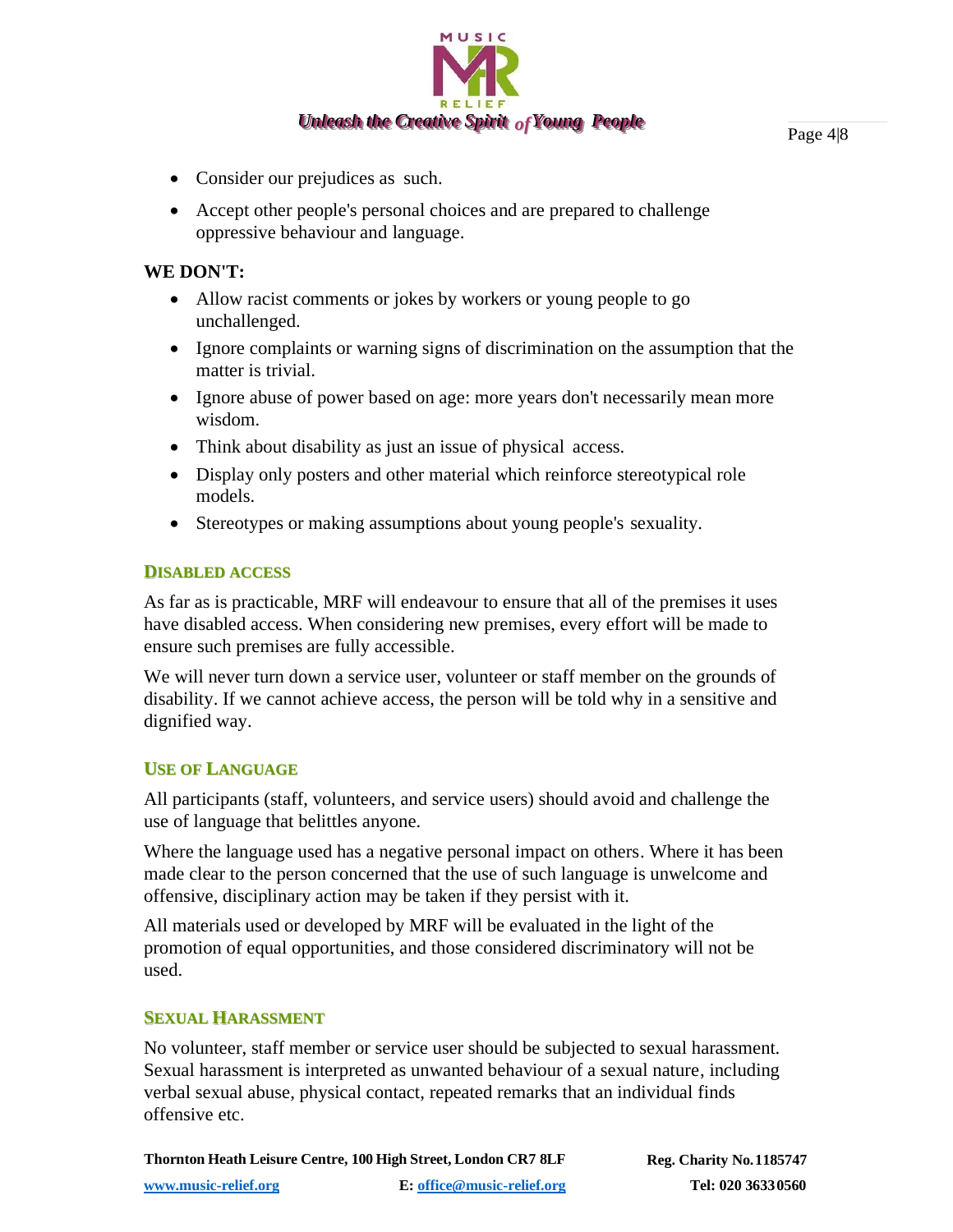

Suppose it has been made clear to the person concerned that their behaviour is unwelcome, yet they persist with it. In that case, the initial complaint will be escalated to a formal complaint, potentially leading to disciplinary action.

#### **COMPLAINTS**

Discriminatory behaviour or remarks are unacceptable within MRF. The response will aim to be sensitive to the victim's feelings (s) and help those responsible understand and overcome their prejudices.

MRF is committed to learning and changing to ensure this policy is upheld. Any person who feels that this policy has not been maintained is entitled to make a complaint via our complaints procedure and in line with our anti-bullying and whistleblowing guidelines. MRF will support people who feel harassed or discriminated against and will not victimise or treat them less well because they have raised this.

All complaints of discriminatory behaviour will be treated seriously.

Whether false or malicious, Unfounded allegations will also be treated as severe.

# **VIOLATION OF EQUALITY POLICY**

Breaches of the MRF Equality Policy will be regarded as misconduct and could lead to disciplinary proceedings.

An allegation of a breach will be investigated and a verbal warning issued if appropriate, followed by a disciplinary meeting. If the behaviour is not corrected, this will lead to dismissal. A serious breach by a trustee will be dealt with through a report to the board by the Chair or the Chief Executive as appropriate.

Either can challenge our decision by applying to the MRF Board or through other appropriate channels (see Managing Complaints about the MRF, Disciplinary and Grievance Procedure etc., all available on the MRF website or from the MRF office).

#### **MONITORING AND REVIEW**

MRF management represents the community and users it serves and will be responsible for ensuring that our Equality Policy is appropriately implemented, monitored and reviewed to ensure that the latest guidelines are known and adhered to. MRF will monitor that equal opportunity is reflected in the practices of its staff, volunteers and partner organisations; the composition of the MRF committees and workforce; and the provision of services.

Members of the management will periodically undertake equal opportunities training to keep apprised of the evolving best practice.

MRF will formally review this policy every 2 years.

Page 5|8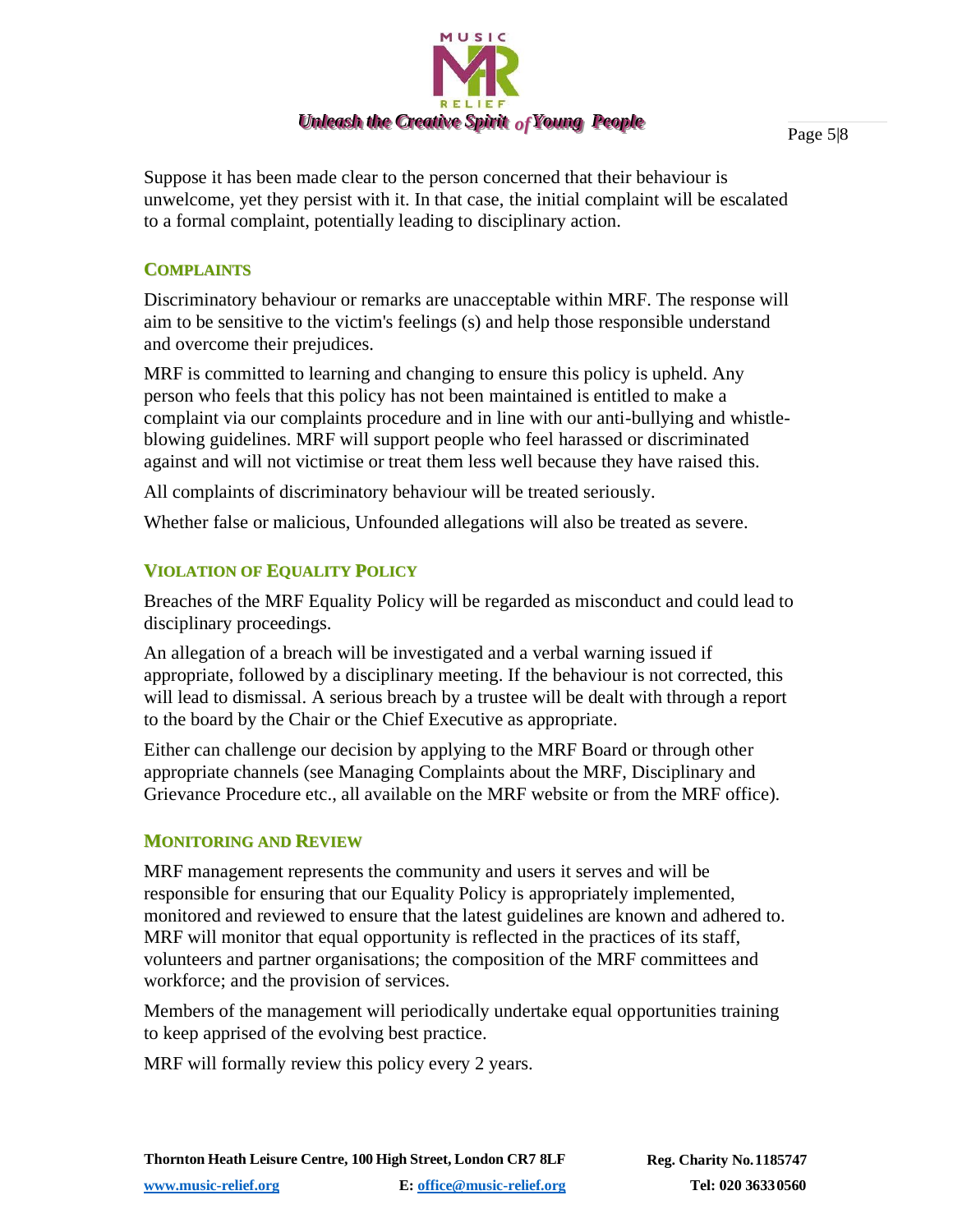

Page 6|8

#### **REVIEW LOG**

| Date       | Name               | Signature |
|------------|--------------------|-----------|
| 01/03/2020 | Olga Shaumyan      | <b>OS</b> |
| 01/04/2021 | Olga Shaumyan      | <b>OS</b> |
| 06/06/2022 | Magdalene Adenaike | MA        |
|            |                    |           |
|            |                    |           |
|            |                    |           |
|            |                    |           |
|            |                    |           |
|            |                    |           |
|            |                    |           |
|            |                    |           |
|            |                    |           |

# **Appendix: Your rights under the Equality Act 2010**

The Equality Act became law in 2010. It covers everyone in Britain and protects people from discrimination, harassment and victimisation. The information below is to help you understand if you have been treated unlawfully.

#### **WHO IS PROTECTED BY THE EQUALITY ACT?**

Everyone in Britain is protected. This is because the Equality Act protects people against discrimination because of the protected characteristics that we all have. Under the Equality Act, there are nine protected characteristics:

- age
- disability
- gender reassignment
- marriage and civil partnership
- pregnancy and maternity
- race
- religion or belief
- sex
- sexual orientation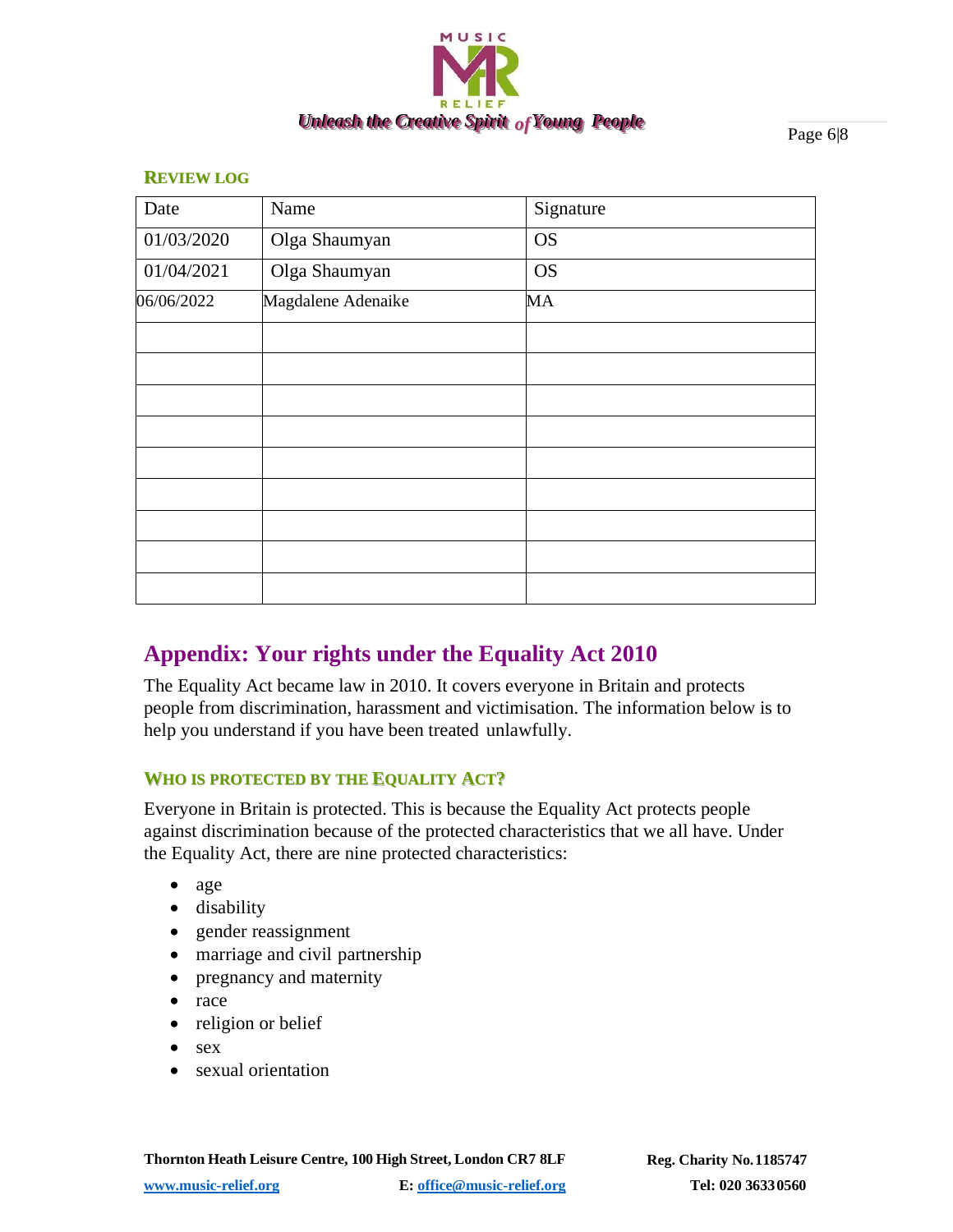

Page 7|8 There are some significant differences depending on which protected characteristic you have.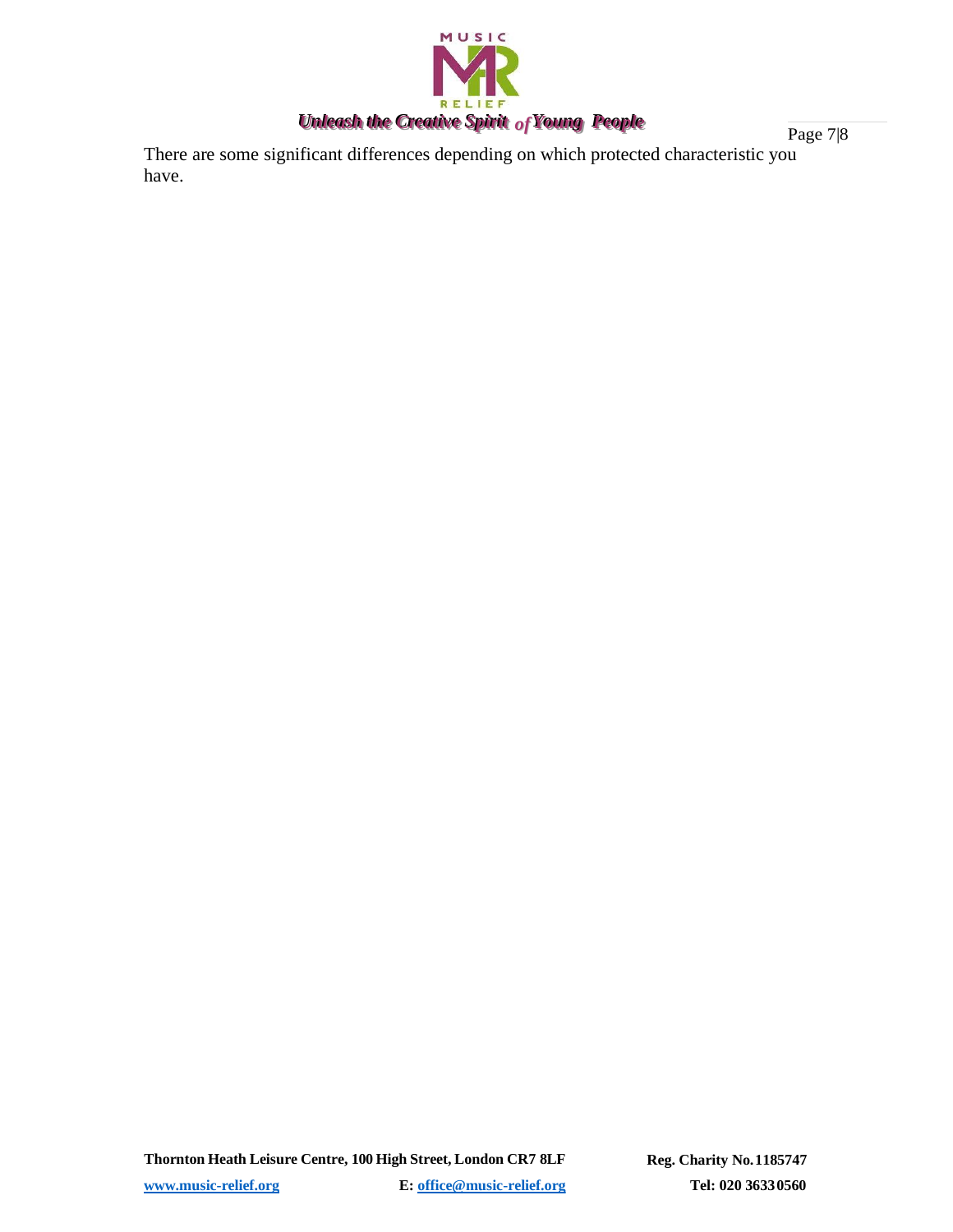

Page 8|8

#### **SITUATIONS IN WHICH YOU ARE PROTECTED FROM DISCRIMINATION**

Under the Equality Act, you are protected from discrimination:

- when you are in the workplace
- when you use public services like healthcare (for example, visiting your doctor or local hospital) or education (for example, at your school or college)
- when you use businesses and other organisations that provide services and goods (like shops, restaurants, and cinemas)
- when you use to transport
- when you join a club or association (for example, your local tennis club)
- when you have contact with public bodies like your local council or government departments

#### **HOW CAN YOU BE DISCRIMINATED AGAINST?**

There are four main types of discrimination.

#### **Direct discrimination**

This means treating one person worse than another because of a protected characteristic. For example, a promotion comes up at work. The employer believes that people's memories worsen as they get older and doesn't tell one of his more senior employees about it because they think the employee wouldn't be able to do the job.

#### **Indirect discrimination**

This can happen when an organisation puts a rule, policy, or way of doing things in place, which has a worse impact on someone with a protected characteristic than someone without one. For example, a local authority plans to redevelop some of its housing, and it decides to hold consultation events in the evening. Many female residents complain that they cannot attend these meetings because of childcare responsibilities.

#### **Harassment**

This means people cannot treat you in a way that violates your dignity or creates a hostile, degrading, humiliating or offensive environment. For example, a man with Down's syndrome visits a pub with friends, and the bar staff makes derogatory and offensive comments about him, which upsets and offends him.

#### **Victimisation**

This means people cannot mistreat you if you are taking action under the Equality Act (like making a complaint of discrimination) or if you are supporting someone else who is doing so. For example, an employee makes a complaint of sexual harassment at